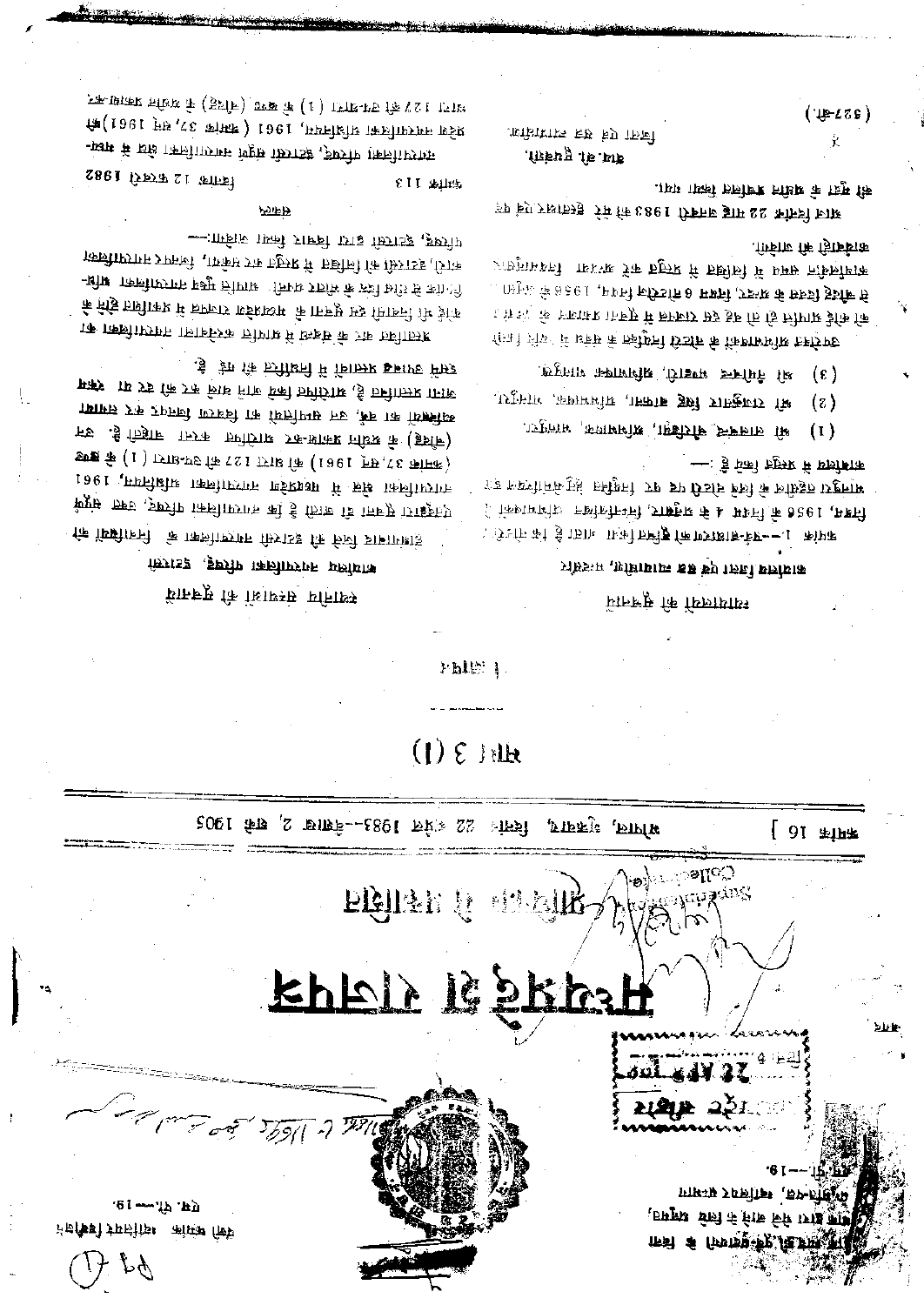| 4 के ग्रन्गत कथित सर्देक्षण प्रतिवेदन के शाधार पर तैयार की गहे से पत्रा पर प्राप्ता की जावे. तबानुसार सर्वे सबनाय प्रकाशित की जाती है⊹– |                                    |                                               |                 | सर्वे लिस्ट विला बेतूल एम.पी. वक्फ रूल्स 1960 के नियम ४ के श्रन्तर्गत       |                                                   |       |                                                             |                 |                                  |                                   |                  |                                                       |                                                           |          |
|-----------------------------------------------------------------------------------------------------------------------------------------|------------------------------------|-----------------------------------------------|-----------------|-----------------------------------------------------------------------------|---------------------------------------------------|-------|-------------------------------------------------------------|-----------------|----------------------------------|-----------------------------------|------------------|-------------------------------------------------------|-----------------------------------------------------------|----------|
| सांग<br>त्तम ब्रौकाफ                                                                                                                    | ज्ञान                              | मौजा तहसील<br>म्रोर जिला                      | त्रकृष<br>争     | वंदफ में                                                                    |                                                   |       | प्रसंग                                                      |                 |                                  | मसारिफ                            |                  |                                                       | <b>घन्य रिमार्क कुछ हों</b>                               |          |
|                                                                                                                                         | 17 4 4 4<br>वैक्क<br>$\frac{4}{3}$ |                                               | नोइयत<br>힄<br>의 | को कुल<br>जन्<br>ग्रामित<br>সাফ্যান<br>भागदती                               | ज्ञावित<br>्<br>पुत्रारों<br>मान<br>$\frac{1}{2}$ | भववाद | महसूलात टेक्स                                               | j               | झामदत्ती<br>बर्दा<br>बुद्धा<br>Å | वेल्ली<br>न का<br>뽜<br>្រុំ<br>ព្ | नै<br>Hel-<br>यु | ख. न.                                                 | रकबा                                                      | प्रयोग   |
| ے<br>N                                                                                                                                  | $\omega$                           | 4                                             | Q)              | G)                                                                          | 뇟                                                 | तैनो  | 当                                                           | رد<br>مط        | Ã                                | 1क 8                              | 。<br>马           | ن<br>ام                                               | नि<br>चि                                                  | مين      |
| Ⅰ. मस्जिद, ग्राम भैसदेही                                                                                                                | 骂                                  | जिला बैतूल, तह, भैंस-<br>देही, ग्राम भैंसदेही | में दिवह        | कैपि से<br>400,<br>$\boldsymbol{\mathcal{S}}$<br>डी,                        | 줰,                                                | 췈,    | कुछ नहीं   कुछ नहीं   कुछ नहीं   कुछ नहीं   कुछ नहीं<br>ड़ी | 쉌,              | द्मे                             | 250<br>द्मी                       | 쉌,               | कुछ नहीं 20212 में से≁ 1 . 619  है.<br><b>563 # 8</b> | 4392年, 4                                                  | भाबादी   |
|                                                                                                                                         |                                    |                                               |                 | 위›<br>4<br>मकानो<br>क्रिय<br>696                                            |                                                   |       |                                                             |                 |                                  |                                   |                  |                                                       | 086<br>1092<br>ž<br>ă,                                    |          |
| Ņ<br>په<br>د<br>कब्रस्तान, प्राप्त भन्देही<br>ईदगाह, ग्राम भैसदेही<br>$\bullet$                                                         | ţ,<br>ă                            | ă<br>Ξ                                        | कबस्तान<br>ईसगह | ट्टिक नहीं<br>ž                                                             | ŭ<br>Ξ                                            | E,    | ă<br>ž                                                      | ч<br>$\ddot{ }$ | $\ddot{ }$<br>¢,                 | कुछ नहीं<br>99                    | Ξ                | 797<br>969                                            | 0.041 है. श्राबादी<br>0.405 है. कुछ नहीं                  | कुछ नहीं |
| 4. मस्जिद,राम धावा<br>$\ddot{\cdot}$                                                                                                    | ÷,                                 | जिला बैतूल, तह, भैंस<br>देशी, प्रा. धावा      | मोजस्त्         | ă                                                                           | ς                                                 | Ξ     | ċ                                                           |                 | z                                | Ξ                                 | č                | 1984 #                                                | $100 \times 33$<br>$= 3,300$<br>ange                      | भाबादी   |
| ç,<br>कबस्तान, ग्राम धावा<br>$\ddot{\cdot}$                                                                                             | æ,                                 | ă.                                            | कड़स्तान ,      |                                                                             | Ξ                                                 | ÷,    | Ξ                                                           |                 | Ξ                                | Ξ                                 | φ                | 1985年                                                 | $0.361\frac{3}{6}$ .                                      | कबस्तान  |
| စ္<br>तक्षिपा मस्जिद (मय हाता), स<br>ग्राम घाठनैर                                                                                       |                                    | जि. बेतूल, तह. भेंसदेही,<br>ग्रा. झाठनेर      |                 | मस्जिद 5 कमरो<br>先用的<br>में में<br>पर ब्राघा-<br><u>다음</u><br>역에<br>रिंह एक |                                                   | ÷     | ă                                                           | ÷,              | ă,                               | 200                               | Ξ                | 398 표 <sup>주</sup><br>398年                            | 148×84<br>$=12432$<br>008 مطابقت<br>बर्मे कुट<br>बर्म कुट | भ्राबादी |
|                                                                                                                                         |                                    |                                               |                 |                                                                             |                                                   |       |                                                             |                 |                                  |                                   |                  |                                                       |                                                           |          |

(2) के ब्रत्तांत बक्फ बौर्ड द्वारा किंग जाकर वक्क बैठक में निर्णय किया गए। है कि वक्क ब्राह्म में धारा उस के ब्राह्म बक्क बक्क बक्क बक्क बक्क बियम, 1960 के नियम ।<br>वक्त्र प्रधिनियम, 1954 (क्सांक 29,सन् 1954) की धारा 5की उपधारा (1) के अलागेत शासन बौड़े को भेजे सर्वेदन का परीक्षण उन्से आया 5की उपधारा<br>वक्त्र प्रधिनियम, 1954 (क्सांक 29,सन् 1954) की धारा 5की उपधारा (1) के अलागेत बनक क

काअलिव मध्य

दीई, सोपार

भांमान

Ĺ

द861 एफि ६९ सोन्डी क्रानात्र त्रक्रीसायस

69 I I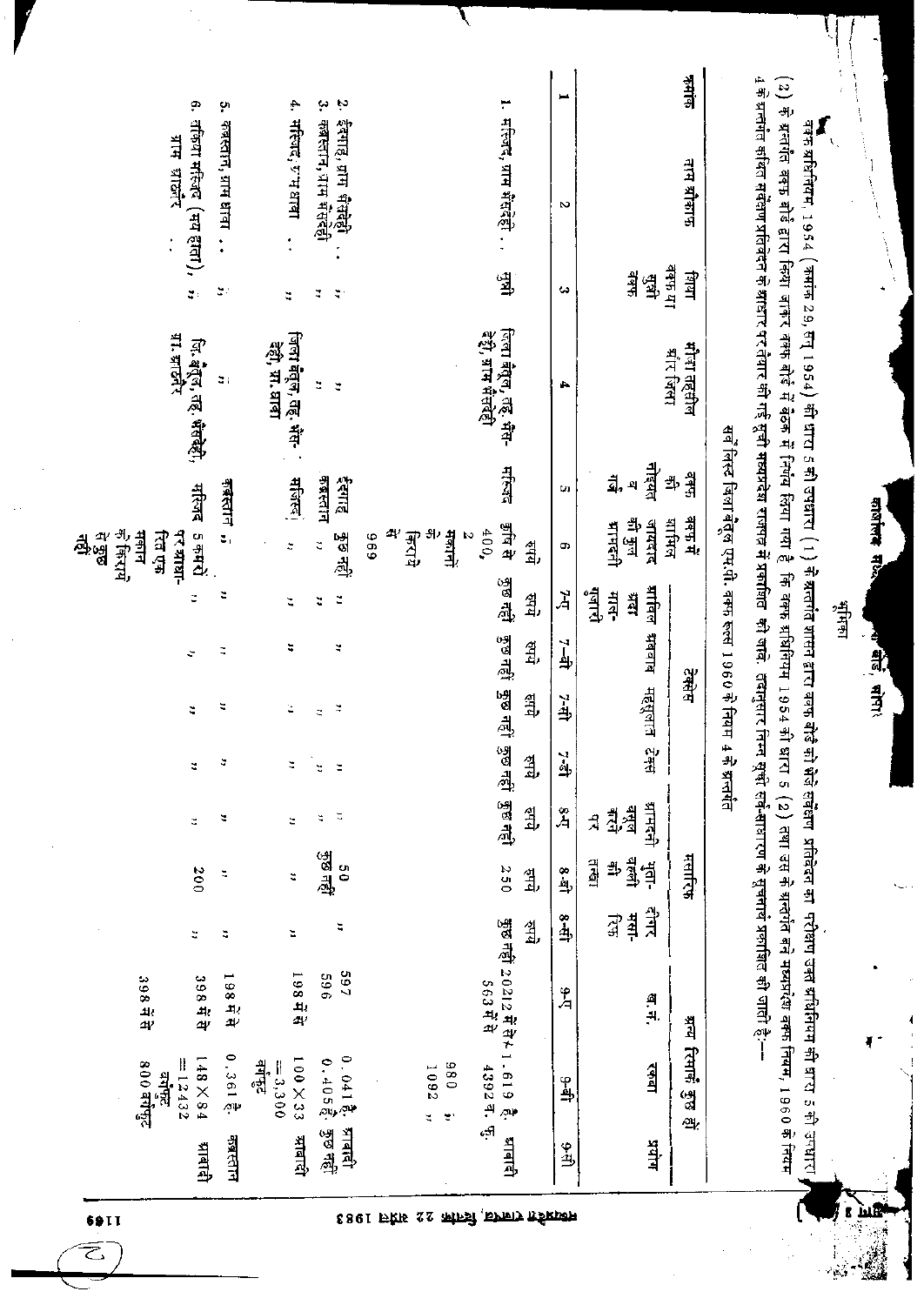| 14. जामा मल्जिद (मय हाता),<br>18. कॅक्स्त्रान, व्रांस दोमजीयुरा<br>12. कब्रस्तान, ग्राम लालखेड़ी<br>15. मस्जिद (मय हाता), ग्राम<br>मजार, कुंवर सैयद वाबा,<br>$\overline{z}$ :<br>$\widetilde{\mathcal{Z}}^{\pm}$<br>$\sharp$ .<br>ă<br>ग्राम भाऊौर<br>लि. बैतूल, तह, भैंसदेही,<br>ग्ना चीचढाना<br>जि.बँतूल, तह. भैंसदेही,<br>देही, ग्राम दामजीपुरा<br>जिला बैतूल, तह्, भैंस-<br>गाम लालखड़ी |
|---------------------------------------------------------------------------------------------------------------------------------------------------------------------------------------------------------------------------------------------------------------------------------------------------------------------------------------------------------------------------------------------|
|                                                                                                                                                                                                                                                                                                                                                                                             |
|                                                                                                                                                                                                                                                                                                                                                                                             |
|                                                                                                                                                                                                                                                                                                                                                                                             |
|                                                                                                                                                                                                                                                                                                                                                                                             |
|                                                                                                                                                                                                                                                                                                                                                                                             |
|                                                                                                                                                                                                                                                                                                                                                                                             |
|                                                                                                                                                                                                                                                                                                                                                                                             |
|                                                                                                                                                                                                                                                                                                                                                                                             |
|                                                                                                                                                                                                                                                                                                                                                                                             |
|                                                                                                                                                                                                                                                                                                                                                                                             |
|                                                                                                                                                                                                                                                                                                                                                                                             |
| मस्जिद जय सदरसा, याम<br>ă<br>जि. बैतूल, तह. भैंसदेही, मस्जिद                                                                                                                                                                                                                                                                                                                                |
| 10. कब्रस्तान, ग्राम झल्लार<br>$\overline{\mathbb{Q}}$ )                                                                                                                                                                                                                                                                                                                                    |
|                                                                                                                                                                                                                                                                                                                                                                                             |
| मस्जिद, ग्राम झल्लार<br>Ę,<br>जि. बैतूल, तह, भैसदेही,<br>ग्रा. झल्लार                                                                                                                                                                                                                                                                                                                       |
| कब्रस्तान, ग्राम आठनैर<br>$\mathbb{Z}$ :                                                                                                                                                                                                                                                                                                                                                    |
| जि. बैतूल, तह. भैंसदेही, ईदगाह<br>या. माठनैर                                                                                                                                                                                                                                                                                                                                                |
| ईदगाह, ग्राम ग्राठनैर <b>्</b> .<br>學                                                                                                                                                                                                                                                                                                                                                       |
| ω                                                                                                                                                                                                                                                                                                                                                                                           |

PJ.

 $\mathcal{P}$ 

 $\begin{array}{c} \mathcal{L}_{\mathcal{A}}(\mathcal{A}) \\ \mathcal{L}_{\mathcal{A}}(\mathcal{A}) \end{array}$ 

 $\mathcal{T}$ 

बहरा छोटा बाग्ने, सिनोब २३ अप्रैल १९६३

 $\vec{r}$ 

 $0L11$ 

y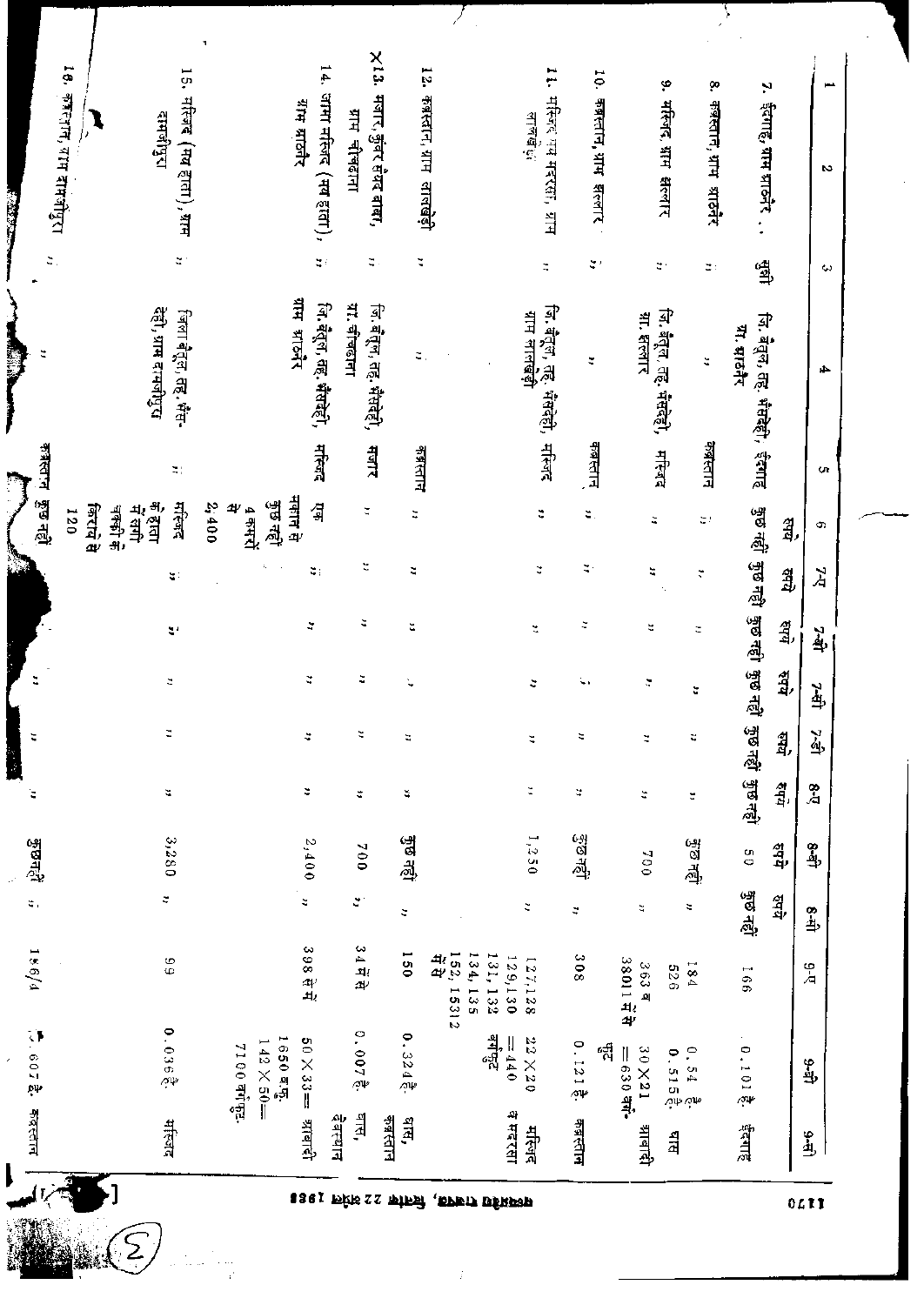| $\iota$ i t                           |                            | ्दी<br>पौ                                          |                       |                |                                  |                |                                                     |                           |                      |                                |                                 |                       |                                             |                      |                                                                    |  |
|---------------------------------------|----------------------------|----------------------------------------------------|-----------------------|----------------|----------------------------------|----------------|-----------------------------------------------------|---------------------------|----------------------|--------------------------------|---------------------------------|-----------------------|---------------------------------------------|----------------------|--------------------------------------------------------------------|--|
|                                       | भाषादी                     | $= 3,450$<br>69X0S                                 | $44.5$<br>11025       | $\mathbf{z}$ : | 0.55                             | ς.             | $\Xi$ :                                             | $\overline{\mathbf{u}}$ : | ক্টিভ বন্ধী          |                                | তুত নহাঁ ভুভ নহাঁ               |                       | ग्रा. साइंखड़ा                              | t                    | 틯<br>साइ खेड़ा                                                     |  |
|                                       |                            | 0.105<br>0.020                                     | 58年5                  |                |                                  |                |                                                     |                           |                      |                                |                                 | मेरिजद                | जि. बेतूल, तह. मुलताई                       |                      | 38<br>मस्जिद (मय मदरसा)                                            |  |
|                                       |                            | 1.384                                              | 69节<br>166            |                |                                  |                |                                                     |                           |                      |                                | 13,000                          |                       |                                             |                      |                                                                    |  |
|                                       | $\Xi$ :                    | 0.081<br>0.287                                     | 154                   | ž,             | कुल नहीं                         | ă,             | $\mathbb{C}^3$                                      | ă,                        | 2.25                 | 4,00                           | क्ष से                          | दरगाह                 | जि. बैतूल, तह. मुलताई<br>ग्रा. गोपाल तलाई   | ž,                   | 27. दरगाहै, रहमान शाह दुल्हा<br>याम गोपाल तलाई                     |  |
|                                       |                            | 3.926<br>$\ddot{\cdot}$<br>015                     | 933<br>250 푸 하<br>727 |                |                                  |                |                                                     |                           |                      |                                |                                 |                       |                                             |                      |                                                                    |  |
|                                       |                            | 3.319                                              | 917                   |                |                                  |                |                                                     |                           | ÷                    |                                |                                 |                       |                                             |                      |                                                                    |  |
|                                       | ्रगाह                      | N,<br>591                                          | 250 F 급               | z,             | 007                              | $\mathbb{Z}^3$ | č,                                                  | $\boldsymbol{z}$ :        | 6.5                  | 16.17                          | 13,000<br>र्ने सोक्             | दरगाह                 | जि. बैंतूल, तह. मुलताई,<br>ग्न. ग्रंधारिया  | Ξ                    | $\mathbf{X}^{\text{g.}}$<br>दरगाह, कमाल टेक्की,<br>ग्राम सन्धारिया |  |
| $22 \frac{\text{up}}{\text{up}}$      | कबस्तान                    | 3910                                               | 612年19                | $\sharp$ !     | ÷                                | ă,             | ¥)                                                  | Φ                         | ă,                   | ă                              | π                               | ٩                     | में जान<br>जन्म<br>लि. बँतूल, तह, ब ग्राम   | ž,                   | 4<br>š.<br>कबस्तान, ग्राम मुलताई                                   |  |
|                                       | कबस्तान                    | 0.202<br>$=1800$ git ge<br>$\sim$                  | 77135                 | $\Xi$ .        | हैं⊽ वहीं                        | ψ.             |                                                     | Ξ,                        | ≊₹                   | z,                             | ă                               | कक्सान                | ä,                                          | Ĭ,                   | 24.<br>कबस्तान, ग्राम– विरूल<br>वाजार                              |  |
|                                       | भाषादी                     | $0\,\mathrm{t}\!\times\!5\,\mathrm{t}$             | 391 #<br>4            | $\sharp$ .     | 000                              | Ę.             | $\ddot{\mathbb{I}}$                                 | 41                        | $\frac{\sqrt{2}}{2}$ | Ę,                             | $\mathbb{S}^1$                  | मस्जिद                | जि. बैतूल, तह. मुलताई,<br>ग्रा. विख्ल बाजार | 倒                    | 23.<br>मस्जिद, ग्राम बिरूल बाजार                                   |  |
|                                       |                            | $=600$ and $\frac{1}{32}$<br>0.198 है. कब्रस्तान   | 94                    | ă,             | দ্বিদ বস্তু                      | ž,             | $\mathbb{C}^3$                                      |                           | $\zeta$              | ς                              | $\sharp$ :                      | कबस्तान               | ς                                           | $\ddot{\phantom{0}}$ | 22.<br>बोहरा कबस्तान, ाम<br>मुल्ताद्<br>मुल्ताद्                   |  |
|                                       | भाषादी                     | $90\times20$                                       | 70675                 | ät,            | 1000                             | ₹              | ă,                                                  | ă,                        | ă                    | Ξ.                             | कुछ नहीं                        | 基本                    | ς                                           | 雪                    | 17<br>बोहरा मन्जिद, ग्राम<br>मुलताइ                                |  |
| कांन्ज्ने , क्राफार एडेहावम           | कबस्तान                    | 4.75                                               | 769                   | ž              | कुरु रही                         | ×              | $\frac{\partial \mathbf{y}}{\partial \mathbf{y}}$ . | ž,                        | ¢                    | Φ                              | मास से<br>400                   | कबस्तान               | ă                                           | ă                    | 20.<br>कब्रस्तान, ग्राम मुलताई                                     |  |
|                                       | $\overline{\phantom{a}}$ . | 661'0                                              | 333 में से            | ÷,             | 000                              | ă,             | $\Xi$ ;                                             | $\Xi$                     | ž                    | π.                             | कुछ नहीं                        | ड़ेंगाह               | जि. बैतूल, कस्बा तह.<br>मुलताई              | t,                   | $\overline{5}$<br>ईदगाह, ग्राम मुलताई.                             |  |
|                                       |                            |                                                    |                       |                |                                  |                |                                                     |                           |                      |                                | æ<br>3,000<br>क्रिएव            |                       |                                             |                      |                                                                    |  |
|                                       | $\mathbb{Z}^+$             | 0.303<br>्रिकेट<br>ज                               | 706 <b>국</b> 현        | æ.             | 3,000                            | 2              | $\mathfrak{m}^+$                                    | ś,                        | ς.                   | ট্ৰা অন্ধ                      | œ<br>्म्<br>भाष<br>7,000<br>÷J) | ष्ट्री<br>ट्रि<br>井宜属 | ăţ                                          | $\Xi$ :              | 18.<br>छोदी मस्जिद, क्स्बा<br>नेहरू वार्ड, मुलताई                  |  |
| (1)                                   |                            | $30\times10$<br>120平等<br>$=$ 300 an $\frac{d}{dx}$ | 612年5日<br>612年5       |                |                                  |                |                                                     |                           |                      |                                | क्षि से<br>1,800<br>$\omega$    |                       |                                             |                      |                                                                    |  |
| $\boldsymbol{\epsilon}$<br><b>TFT</b> | भाषादी                     | 2.088<br>3.857<br>1.441<br>ņф                      | 869<br>669<br>564     |                | कुछ नहीं कुछ नहीं 4,800 कुछ नहीं |                |                                                     |                           | कुछ नहीं  कुछ नहीं   | तहसील मुलताई<br>$\frac{30}{2}$ | نئ<br>유학<br>토니트<br>사트<br>क्ति   | जान<br>मस्जिद         | जि. बैतूल, कस्बा मुल-<br>$\frac{21}{20}$    | ्तुः<br>जी           | 17.<br>जामा रास्तद, कस्वा<br>मुलताइं                               |  |

 $\mathbf{r}$ 

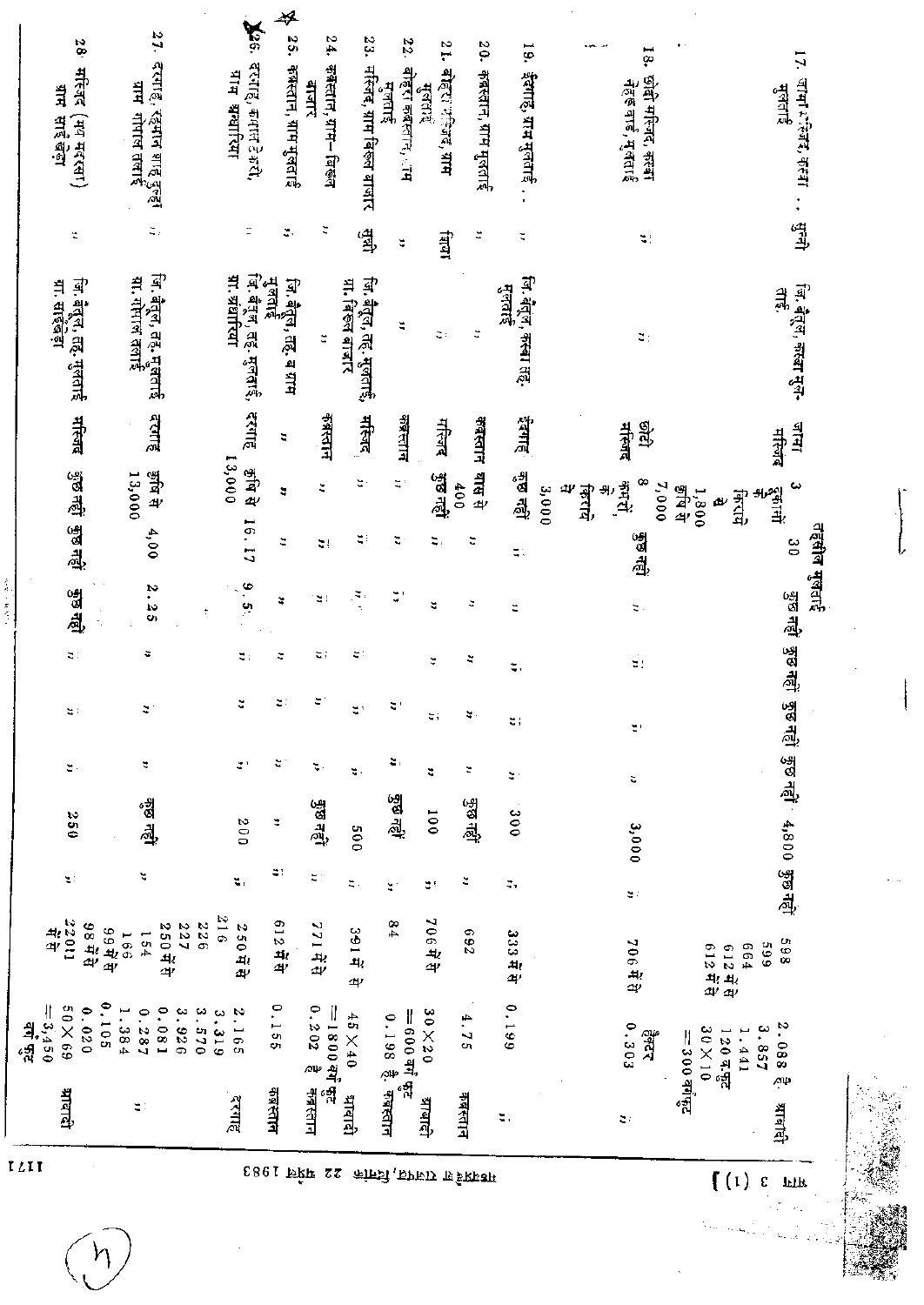|                     |                            |                             | 37.                                     | 36,              | $\frac{6}{3}$<br>मजन्                          | 34.                                           |                                                                   |                                                                                                |                                                 |                               |                                             |                                                                                     | ×              |
|---------------------|----------------------------|-----------------------------|-----------------------------------------|------------------|------------------------------------------------|-----------------------------------------------|-------------------------------------------------------------------|------------------------------------------------------------------------------------------------|-------------------------------------------------|-------------------------------|---------------------------------------------|-------------------------------------------------------------------------------------|----------------|
|                     |                            | 38. कब्रस्तान, गाग भ्रामला. | मजार गुलाबताह बाबा;<br>ग्राम ब्रामहत्त. | ईदगाह, गाम भामला | रेल्वे काओगी, ग्राम<br>计书刊<br>र्छ नेताले बाबा, | मजार, रा≍`जली, सोमवारी<br>चौक, ग्रा ! प्रामला | 33. मजार, बाल्शाह वली, मो<br>सोमवारी चौक, ग्राप्त<br><b>Alaka</b> |                                                                                                | 32. मस्जिद, मेहल्ला नौमकारी<br>चौंक ग्राम अमिला | 31. कब्रस्तान, ग्राम - दुनावा | 30. मस्जिद,याम हुनावा                       | 29. कबस्तान, ग्राम साईखेडा                                                          | ٨              |
|                     |                            | $\mathbb{R}^3$              | ×,                                      | ă,               | $\Xi$ :                                        | Ę                                             | Ĭ.                                                                |                                                                                                | ă                                               | H                             | ă                                           | ्मी<br>पौ                                                                           | t.             |
|                     |                            | $\mathbb{Z}^n$              | ă,                                      | ă                | ă,                                             | ă,                                            | Ξ                                                                 |                                                                                                | ग्रा. भा गता<br>जि. बैतूल, तह- मुलताई           | ă                             | जि. बैंतुल,तेह. मुलताई<br>स्तार्हुज़ाक<br>स | जि. वैतूज,तह.मुलताई,<br>ॅाम साईखड़ा                                                 |                |
|                     |                            | क्षस्तान                    | मजार                                    | इंदगाह।          | मजार                                           | मजार                                          | पार                                                               |                                                                                                | मस्तिद                                          | कस्तान                        | मस्जिद                                      |                                                                                     | ា              |
|                     |                            | $\sharp$                    | $\overline{\mathbf{u}}$ :               | ÷,               | $\mathbb{R}^3$                                 | ă                                             |                                                                   | 쾍<br><b>TRAFTE</b><br>किरामे<br>कमर्सके<br><u>ماره</u><br>006 4<br>325<br>0.05<br>$\mathbf{a}$ | 基本<br>्<br>क्र                                  | $\ddot{z}$                    |                                             | ™त्रस्तान कुछनहीं कुछनहीं कुछनहीं कुछ नहीं कुछनहीं कुछ नहीं कुछ नहीं कुछ नहीं<br>यु | $\sigma$       |
|                     |                            | 1.56                        | $\Xi$ .                                 | ă                | ă,                                             | Ĭ,                                            | हुछ नहीं हुछ नहीं हुछ नहीं हुछ नहीं                               |                                                                                                | 4.38<br>5.50                                    | E                             | ë                                           | वै                                                                                  | Ă              |
|                     |                            | 0.12                        | $\mathcal{Z}$ :                         | z,               | ÷.                                             | Ξ                                             |                                                                   |                                                                                                | 6.25<br>2.50                                    | t,                            | ¢                                           | 칇,                                                                                  | त्रैं          |
|                     |                            | $\lesssim$ )                | $\lesssim 1$                            | Ξ                | ă,                                             | $\overline{\mathbb{Q}}$                       |                                                                   |                                                                                                | 0.80                                            | ăí,                           | Φ                                           | ये)                                                                                 | ने             |
|                     |                            | ă)                          | ă)                                      | 4                | ă                                              | Ξ                                             | ă                                                                 |                                                                                                | ă                                               | $\sharp$ :                    | ¥,                                          | हमृत्                                                                               | <u>լջ. /</u>   |
|                     |                            | ă,                          | $\sharp$                                | φ                | Ξ                                              | ч                                             | ă,                                                                |                                                                                                | ч                                               | ă                             | ч                                           | इफ़                                                                                 | λş             |
|                     |                            | कुछ नहीं                    | 001                                     | 100              | $\frac{6}{2}$                                  | 001                                           | 001                                                               |                                                                                                | 4,000                                           | ÷,                            | ă                                           | यें<br>यू                                                                           | ै<br>कै        |
| $\hat{\mathcal{E}}$ |                            | щ                           | 41                                      | ч                | ς.                                             | ÷,                                            | ă,                                                                |                                                                                                | $\zeta$ .                                       | Ξ                             | ς.                                          | हेम्ब                                                                               | $\frac{10}{2}$ |
|                     | 705<br>755#<br>777#<br>79# | 581                         | 106节引                                   | 106节守            | 547 में से                                     | 419 में से                                    | 419부                                                              | 41975<br>부분 5 <i>년</i><br>7 5 में से                                                           | 164                                             | 414                           | 343节<br>439                                 | 373<br>438                                                                          | ٩,             |
| 0.396               | 0.161<br>0.004<br>0.093    | 0.162                       | $25 \times 20 =$<br>500 \$. \$.         | 0.258            | 006 عليلاتة                                    | 936 वर्गपुट                                   | $0$ I $\times$ 0 Z<br>$=$ 200 طَأَبَهِـ                           | $=$ 5.832 वर्गफुट<br>0.6000<br>$108 \times 54$                                                 | 1.967<br>0.340                                  | 0.666                         | 0.010<br>0.324                              | 0.081<br>0.405<br>ीदी                                                               | لا<br>په       |
|                     |                            | कबस्तान                     | चुन                                     | प्राबादी<br>वास) | ă,                                             | ÷                                             | भावादी                                                            |                                                                                                | माबादी                                          | कब्रस्ताने                    | मस्जिद                                      | कबस्तान<br>$\frac{1}{2}$                                                            | مِطِ           |

 $\boxed{(1)$  s mw ]

 $S$ 

 $\ddot{\phantom{0}}$ 

、「大学のこの中に、「大学のこのことで、「国内の国内のことを実現する」」ということには、このことには、このことには、このことには、このことには、このことには、このことには、このことには、このことには、このことには、このことには、このことには、このことには、このことには、このことには、このことには、このことには、このことには、このことには、このことには、このことには、このことには、このことには、このことには、このことには、このことには、こ

सध्यप्रदेश राजपत, सिनीक 22 अर्घत्य 1983

 $\overline{z}$ ll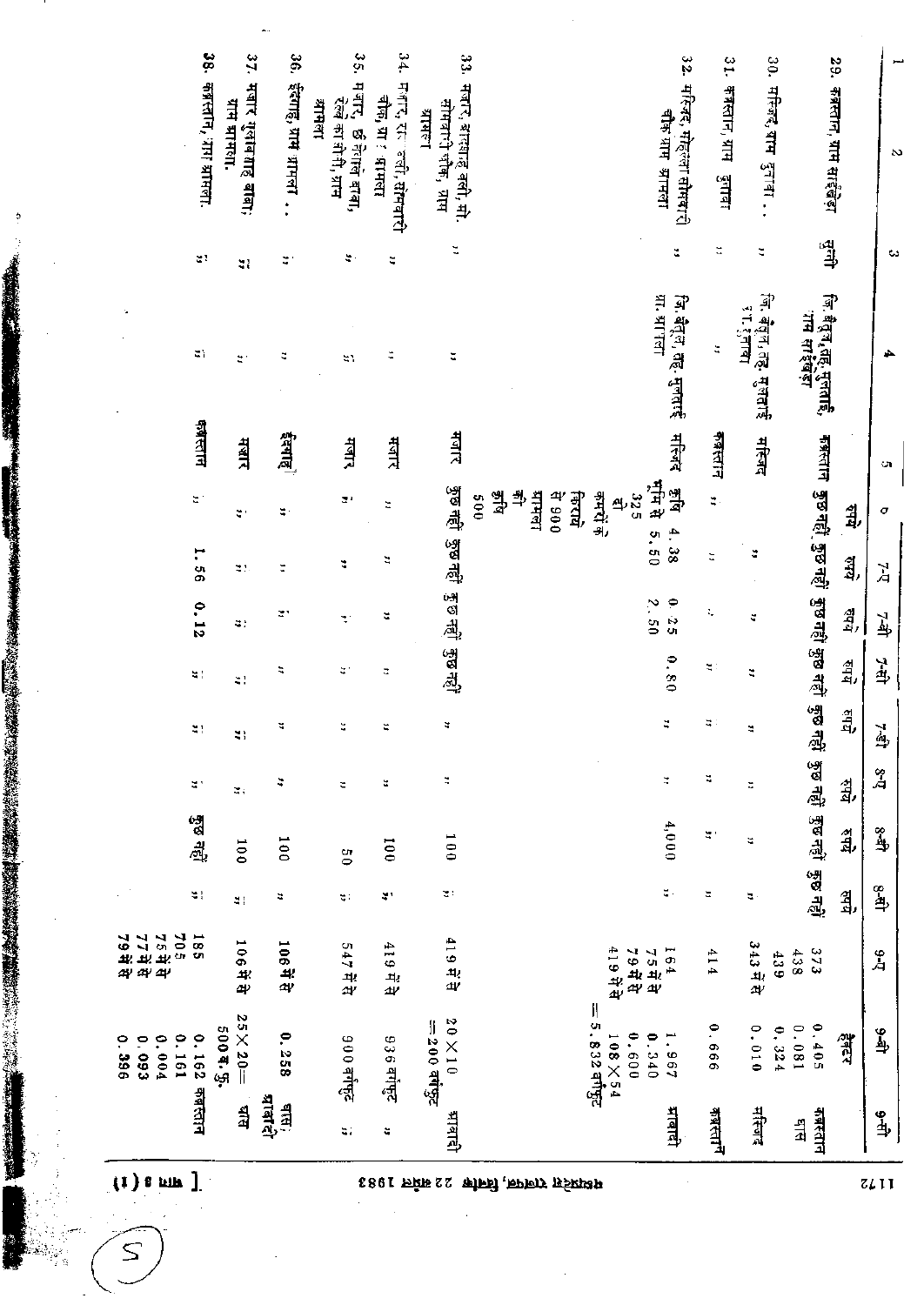$\mathcal{I}$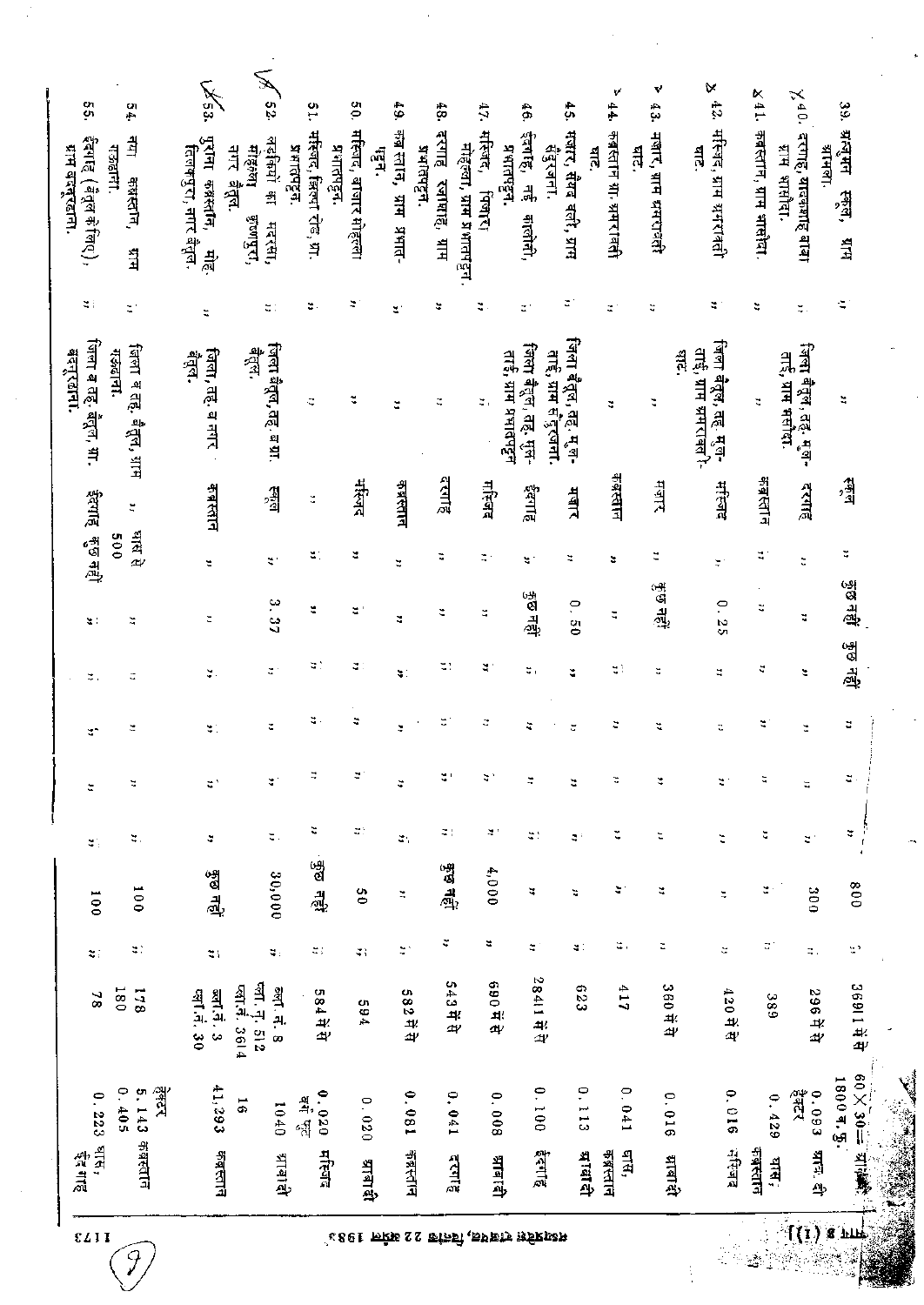|           |                               |    |              |       |                            | $\mathfrak{g}_7$<br>दरगाह    | e G                            |                              | $\frac{9}{2}$               |                             | 64. HETT,                  | 63.                                | e2.                                |                                                   |                                              | 61.                    |                                      | eo.                                    | ≁<br>ç,             | 558.                                    | $\times$ 37.                                |                                                     | ्                                               | οğ,                | ۳             |
|-----------|-------------------------------|----|--------------|-------|----------------------------|------------------------------|--------------------------------|------------------------------|-----------------------------|-----------------------------|----------------------------|------------------------------------|------------------------------------|---------------------------------------------------|----------------------------------------------|------------------------|--------------------------------------|----------------------------------------|---------------------|-----------------------------------------|---------------------------------------------|-----------------------------------------------------|-------------------------------------------------|--------------------|---------------|
|           |                               |    |              |       | बांबा, ग्राम खेकराजा-<br>4 | सिंहीकशाह<br>$\ddot{z}$      | कब्रस्तान, ग्रा. कोलगांव<br>э. | गाव.                         | मुसाफिरखाना, ग्रा. कोल-     | कोलगाव.<br>(चम्पादास),<br>빀 | बेलबोली<br>पैबो<br>π.      | मस्जिद, ग्राम कोलगांव              | मस्जिद, बैतूल बाजार,<br>नगर बैतूल. |                                                   |                                              | मस्जिद, ग्राम चित्रोली | ईदगाह, ग्राम चिचौत्ती                |                                        | ईदगाह, ग्राम शाहपुर | मस्जिद ग्राम शाहपुर                     | मस्जिद, ग्राम खर्पा रया                     |                                                     | मस्जिद, कस्छियान मोहुल्ल<br>बैतूलगज, नगर बैतूल. |                    | r             |
|           |                               |    |              |       |                            |                              |                                |                              | $\mathbf{z}$ :              |                             |                            | ¥,                                 | Ĭ,                                 |                                                   |                                              | ž                      | $\mathbb{C}$ )                       |                                        | $\mathbb{S}^3$      | ž.                                      | ž,                                          |                                                     | 母                                               |                    | ω             |
|           |                               |    |              |       | खकराजामठी.                 | जिला, तह, वैतूल, ग्राम दरगाह | ă)                             |                              | $\overline{\mathfrak{p}}$ : |                             | $\mathbf{S}^{\mathcal{I}}$ | जिला, तह. बैतूल, प्राम<br>कोलगांद. | जिला तह. व नगर<br>बत्तूल.          |                                                   |                                              | Ξ                      | जिला व तह, वैतूल,<br>ग्राम चिवौत्ती. |                                        | $\mathfrak{r}_1$    | जिला बैतूल, तह.<br>बैतूल, ग्राम शाहपुर. | जिला व त <u>ह</u> . बैतूल,<br>ग्राम खपरिया. |                                                     | जिलाव ह<br>बैत्तुल.                             |                    | 4             |
|           |                               |    |              |       |                            |                              | कबस्तान                        | बाना                         | मुसाफिर-                    |                             | गजार                       | मेरिकाद                            | मस्तिद                             |                                                   |                                              | मस्त्रि                | $\mathfrak{r}$                       |                                        | हेरगाह              | Ξ                                       | ă)                                          |                                                     | 山                                               |                    |               |
|           |                               |    |              |       | 200                        | में घोड़                     | $\mathcal{Z}$                  | $\zeta$ .                    |                             |                             | कुन राही                   | ही है।<br>200                      | के वह                              |                                                   | 6 क्वार्टर<br>के किराये<br>008'1 4<br>किरामे |                        | ¥,                                   |                                        | ₹                   | ă,                                      | ोड़ा खड़ी                                   | $\frac{1}{3}$ 2,400<br>एवं 4<br>इकानों के<br>किराने | मस्जिद                                          | â,                 | o,            |
|           |                               |    |              |       | 3.50                       |                              | a)                             | ٠ë                           |                             |                             | $\mathbb{C}^3$             | $\boldsymbol{z}$ :                 |                                    |                                                   |                                              | 0.12                   | $\zeta$ :                            |                                        | $\zeta)$            | ς.                                      | ž)                                          |                                                     | 2 कमरों 35.10                                   | â,                 | စ             |
|           |                               |    |              |       | z                          | Ξ                            |                                | $\mathcal{I}$ :              |                             | τ,                          |                            | ă,                                 | Ľ,                                 |                                                   | Ξì                                           |                        | ÷,                                   |                                        | $\ddot{z}$          | ă,                                      | ς,                                          |                                                     |                                                 | 줰,                 | $\frac{2}{4}$ |
|           |                               |    |              |       | 석)                         | Ч,                           |                                | ă,                           |                             | ă.                          |                            | ă.                                 | ٤,                                 |                                                   | ăí,                                          |                        | ς,                                   |                                        | ă,                  | ă,                                      | Ξ                                           |                                                     | দ্ভুল লৱী দ্ভুত নৱী                             | हेष्ट्र            | र्नु          |
|           |                               |    |              |       | Ξ,                         | $\mathbb{Z}$                 |                                | t,                           |                             | ž,                          |                            | $\sharp$                           | þ                                  |                                                   | ÷i,                                          |                        | 47                                   |                                        |                     |                                         | 41                                          |                                                     |                                                 | र्में,             | $\frac{1}{4}$ |
|           |                               |    |              |       | $\sharp$                   | $\zeta$ .                    |                                | ΞI                           |                             | ă,                          |                            | ă                                  | ä)                                 |                                                   | S <sub>0</sub>                               |                        | z,                                   |                                        | ₹!                  | ٣,                                      | фł                                          |                                                     |                                                 | त्रीय              | 马             |
|           |                               |    |              |       | 00Z                        | $\mathbb{Z}$ )               |                                | ड्ड नहीं                     |                             | 009                         |                            | 200                                | 100                                |                                                   | 2,450                                        |                        | 9                                    |                                        | Σ,                  | 90                                      | S O                                         |                                                     | कुछ नहीं कुछ नहीं .3,500                        | $\overline{542}$ . | $\frac{8}{4}$ |
| $\bullet$ |                               |    |              |       | $\mathfrak{S}^3$           | Ξ,                           |                                | $\mathbb{Z}$ ?               |                             | Ξ,                          |                            | $\mathfrak{r}$                     | ξ,                                 |                                                   | E,                                           |                        | ă,                                   |                                        | ж                   | ч.                                      | Ξ.                                          |                                                     | ক্টভ লহী                                        | 줰,                 | हैं           |
|           |                               |    |              |       | 72###<br>74###<br>72##     | 64                           |                                | 125                          |                             | 52휴<br>52 휴<br>52 휴         |                            | 624<br>624<br>அ அ்                 | 306<br>4.<br>$\mathcal{L}^\prime$  | 141751                                            | 99<br>80<br>$\mathbf{S}$<br>봐<br>Φ           |                        | 344                                  |                                        | 36符号                | 777<br>ÄΨ                               | 306节                                        | 33116                                               | प्तान. 3312<br>प्तान, 25                        |                    | ्री<br>प      |
|           |                               | ΛΨ | ۰.<br>020    | 0.020 | 1.267                      | 0.093                        | $\partial \Psi$                | $\ddot{\phantom{0}}$<br>0.28 | مبتبر                       | 0.202<br>5.953              | 0.010                      | 0.083                              | 0.089<br>2222                      | $3500 \times \frac{\pi}{2}$ .<br>$20 \times 50 =$ | 2500 वर्गहुट<br>इन्हें 10.02                 | $\sigma_{\rm P}$       | 0.926                                | 0.018<br>$\mathfrak{g}_{\mathfrak{w}}$ | مبت                 | 0.016<br>$\sim$                         | 0.005                                       | 0.0000<br>1,600                                     | क्यें मुद्द<br>जन्म                             |                    | رہے           |
|           | $\boldsymbol{J}_{\mathrm{c}}$ |    | ×            |       | दरगाह                      | कबस्तान                      | चुन                            | मुसाफिर                      | an,                         | प्राप्ती                    |                            | मस्जिद                             | भाषाकी                             |                                                   | धाबादी                                       |                        | <b>ईदगाह</b><br>नुष                  | <u>क्ष</u> े गाह<br>(जंगल)             |                     | भाषाचे                                  | मस्जिद                                      |                                                     | भावादी                                          |                    | \$ቅ           |
|           |                               |    | $(1)$ c nn ] |       |                            |                              |                                |                              |                             |                             |                            |                                    | ध्यदेश राजपत, सिनॉक 22 अप्रैल 1983 |                                                   |                                              |                        |                                      |                                        |                     |                                         |                                             |                                                     |                                                 |                    | FZII          |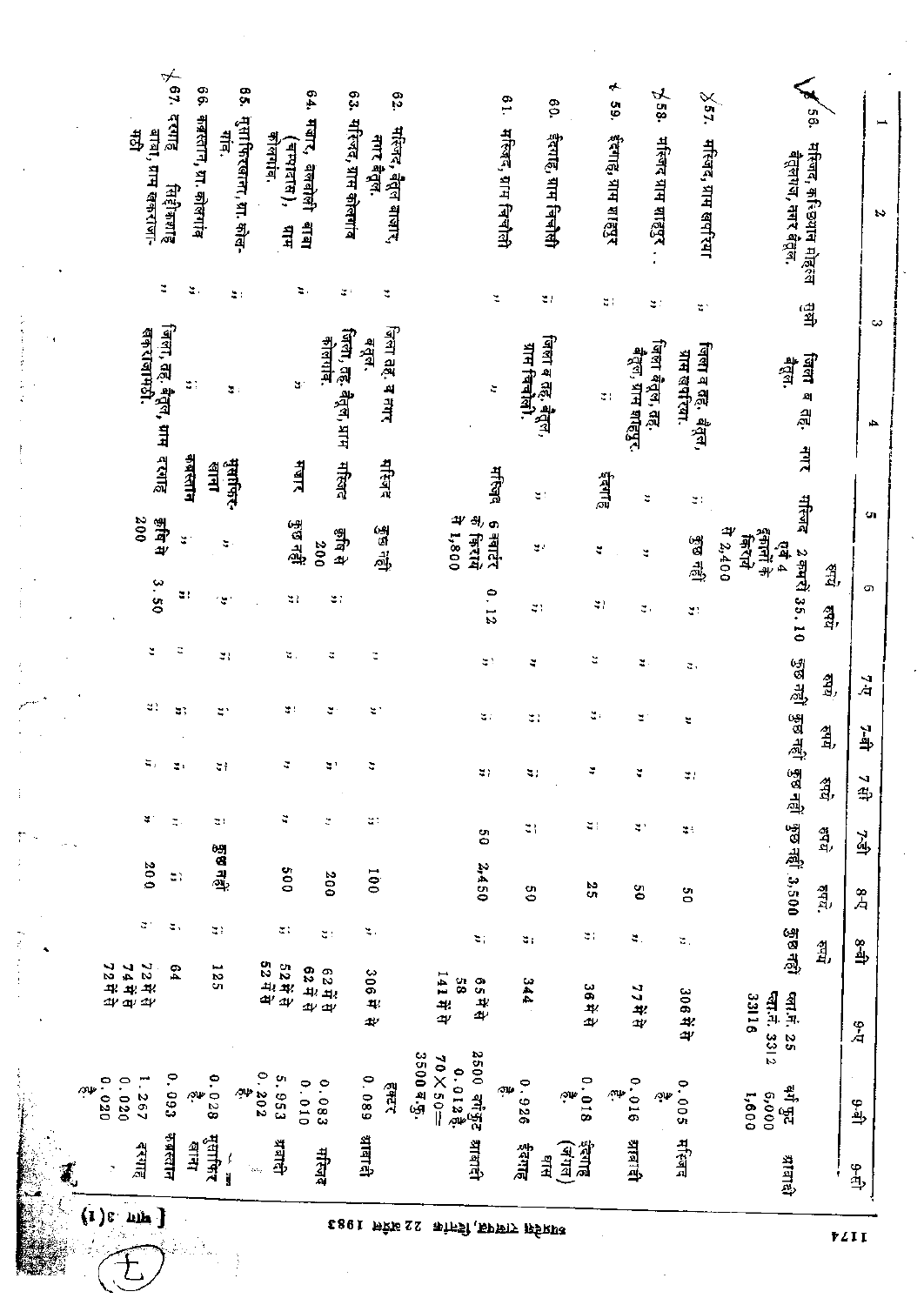|       |                      |       |                |       |          |                |                |       |                 |       |                                     | 78,<br>दरगाह, रहमान शाह,<br>पाम उमरी. | 77.<br>मजार, पीरानी मूरजहा<br>बगम, ग्राम देवगांव. | ă<br>कबस्तान, ग्राम<br>राजामठी.            | हदीस, ग्राम टिकारी.                              | χ<br>गमाह<br>मस्जिद,   |                                    | $\chi$ 74. महिजद, साम सारती . | $\times$ 73. मस्जिद, ग्राम पछिखेड़ा. |                 |                                   | 72,<br>कबस्तान, ग्राम चीचौकी    | 7Ţ.<br>कब्रस्तान, ग्राम देवगांव | $\frac{70}{3}$<br>मस्जिद, ग्राम देवगांव. . |           |                    |                                        | 69- कब्रस्तान, ग्राम टिकारी<br>बाजार.    | 68. कश्स्तान, याम   बतुल |
|-------|----------------------|-------|----------------|-------|----------|----------------|----------------|-------|-----------------|-------|-------------------------------------|---------------------------------------|---------------------------------------------------|--------------------------------------------|--------------------------------------------------|------------------------|------------------------------------|-------------------------------|--------------------------------------|-----------------|-----------------------------------|---------------------------------|---------------------------------|--------------------------------------------|-----------|--------------------|----------------------------------------|------------------------------------------|--------------------------|
|       |                      |       |                |       |          |                |                |       |                 |       |                                     | ă,                                    | Φ                                                 | 쐒<br>$\mathbf{E}$                          | $\left(\frac{1}{2} \frac{1}{2} \right)$<br>(412) | 赑<br>्यु               | ă                                  |                               | Ξ                                    |                 | ₩                                 |                                 | ă                               | ÷,                                         |           |                    |                                        | ă,                                       | $\zeta$                  |
|       |                      |       |                |       |          |                |                |       |                 |       |                                     | जिला तह वैतूल, ग्राम दरगाह<br>जनरी.   | लि., तह. बैतूल, ग्राम<br>देवगांव.                 | जिला बैतूल, सह. बैतूल,<br>ग्रा. खकराजामठी. | E <del>d</del> rich.                             | जिला, तह. बैतूल, ग्राम | जिला, सह . बैतूल , ग्राम<br>सारनी. |                               | जिला, तह, बैतूल, ग्राम<br>पठाबड़ा.   |                 | जिला, लह. बैतूल, ग्राम<br>चीचौली. | देवगांव.                        | जिला, तह. वैतूल, ग्राम          | जिला , तह. बंतूल , ग्राम<br>देवगाव.        |           |                    | टिकारी.                                | जिला तह. बैतूल, प्राप<br>या. बैतुलवाजार. | जिला व तह, बैतुल,        |
|       |                      |       |                |       | 11,000   |                | 医可分<br>15,000  |       | 导向升             | 00000 | हे वि से                            | 导电子<br>15,000                         | HETT<br>ă,                                        | 不可用下<br>ă,                                 |                                                  | ă,<br>$\sharp$         | $\mathbb{Q}$ .<br>ă,               |                               | मस्जिद<br>Ξ,                         |                 | φ<br>ε.                           |                                 | कबस्तान<br>z:                   | मस्जिद<br>कुछ नहीं                         | E. 1,500. | तया धास<br>में भाष | Ξ,<br>री हो के<br>जन्म                 | 70 श्रामे<br>$\overline{0}0$             | क्षस्तान<br>मास से       |
|       |                      |       |                |       |          | 7.00           | 13.75          | 7.00  | 13.75           | ب     | $\mathbf{r}$<br>9g<br>$\frac{5}{2}$ | 17.50<br>8.50                         | $\lesssim 1$<br>ă)                                | ਭੌਤ ਰਵ੍ਹੀ<br>Ξ,                            |                                                  | 4.25<br>Ξ)             | 41<br>Ę.                           |                               | ă,<br>ă,                             |                 | $\mathcal{C}$ :<br>π              |                                 | $\mathbf{C}^{\mathbf{1}}$<br>Ξ  | ÷<br>Ξ,                                    |           |                    | Ξ,                                     |                                          | $\mathcal{Z}$ )          |
|       |                      |       |                |       |          | 1, 12          |                | 1.12  |                 | 0.48  |                                     | 1.08                                  | э.                                                | ă,                                         |                                                  | $\Xi$ !                | $\mathbb{Z}$ )                     |                               | ς:                                   |                 | ς:                                |                                 | ă,                              | ă,                                         |           |                    | ă)<br>$\boldsymbol{z}$ :               |                                          | Ξļ<br>₹1                 |
|       |                      |       |                |       |          |                |                |       |                 | ч,    |                                     | हुक नहीं                              | ä                                                 | ă                                          | ž                                                |                        | $\sharp$ .                         |                               | Ξ                                    |                 | ÷                                 |                                 | 4                               | τ                                          |           |                    | ÷,                                     |                                          | ₹,                       |
|       |                      |       |                |       |          |                |                |       |                 | ξţ,   |                                     | ¥                                     | э,<br>200                                         | ς.<br>कुम सही                              | 4<br>2,400                                       |                        | ¥                                  |                               | ă,                                   |                 | ÷.                                |                                 | ÷<br>पुष पहीं                   | $\ddot{\cdot}$                             |           |                    | ς:                                     |                                          | 41                       |
|       |                      |       |                |       |          |                |                |       |                 |       |                                     | 2,000 雪田市                             | е                                                 | ς,                                         | ă,                                               |                        | 5,000<br>$\mathfrak{r}$ .          |                               | 5,000<br>φ                           |                 | ₹<br>е                            | е                               |                                 | 002<br>ă,                                  |           |                    | oo<br>S                                |                                          | $\overline{001}$         |
| 611   | 69<br>$\overline{8}$ | 021   | $\overline{2}$ | 58    | es<br>Co | $\mathbf{6}$ 4 | $\overline{1}$ | 121   | I <sub>01</sub> | 54    | 84                                  | $\frac{9}{4}$                         | 긙                                                 | 47                                         | 21818                                            |                        | क्तक्षेत्र (थन<br>वि.म.में है)     |                               | पर्यंत                               | 7 में से<br>Ie1 | 207                               |                                 | 76                              | 82并引                                       |           |                    | ÷,<br>204                              |                                          | 41<br><b>158</b>         |
| 0.024 | 1.781<br>1.963       | 0.020 | 2.570          | 2.104 | 0.077    | 3.727          | 0.729          | 0.085 | 0.170           | 0.162 | 2.274                               | 1. 108 है, दरगाह                      | 0.008<br>प्राबादी                                 | 0.202<br>केंब्रस्तान                       | ्री<br>पुरुष<br>0.024<br>मस्जिद                  | वत्तुमि<br>जन्म        | 000001<br>$(100)^2$<br>मस्त        | $\frac{28}{4}$<br>$= 20,000$  | 100×200 मस्जिद<br>0.485              | 190'0           | 0.081<br>कबस्तान                  | 0.263<br>कबस्तान<br>षा ।<br>पास | भावादी                          | 0.100<br>मस्जिद                            |           | $\sim$             | ż.<br>469<br>$\mathbb{P}_{\mathbf{a}}$ | 0.806 奇叫东西了                              |                          |

SZTT.

B

 $\left[ 6801$  ਸਿੰਸਲ 22 ਬਾਂਸਿਸੇ , ਸ਼ਾਇਸ ਸੁਸਿੰਸਥਾ

 $\int_0^1 (1) \epsilon$  in j